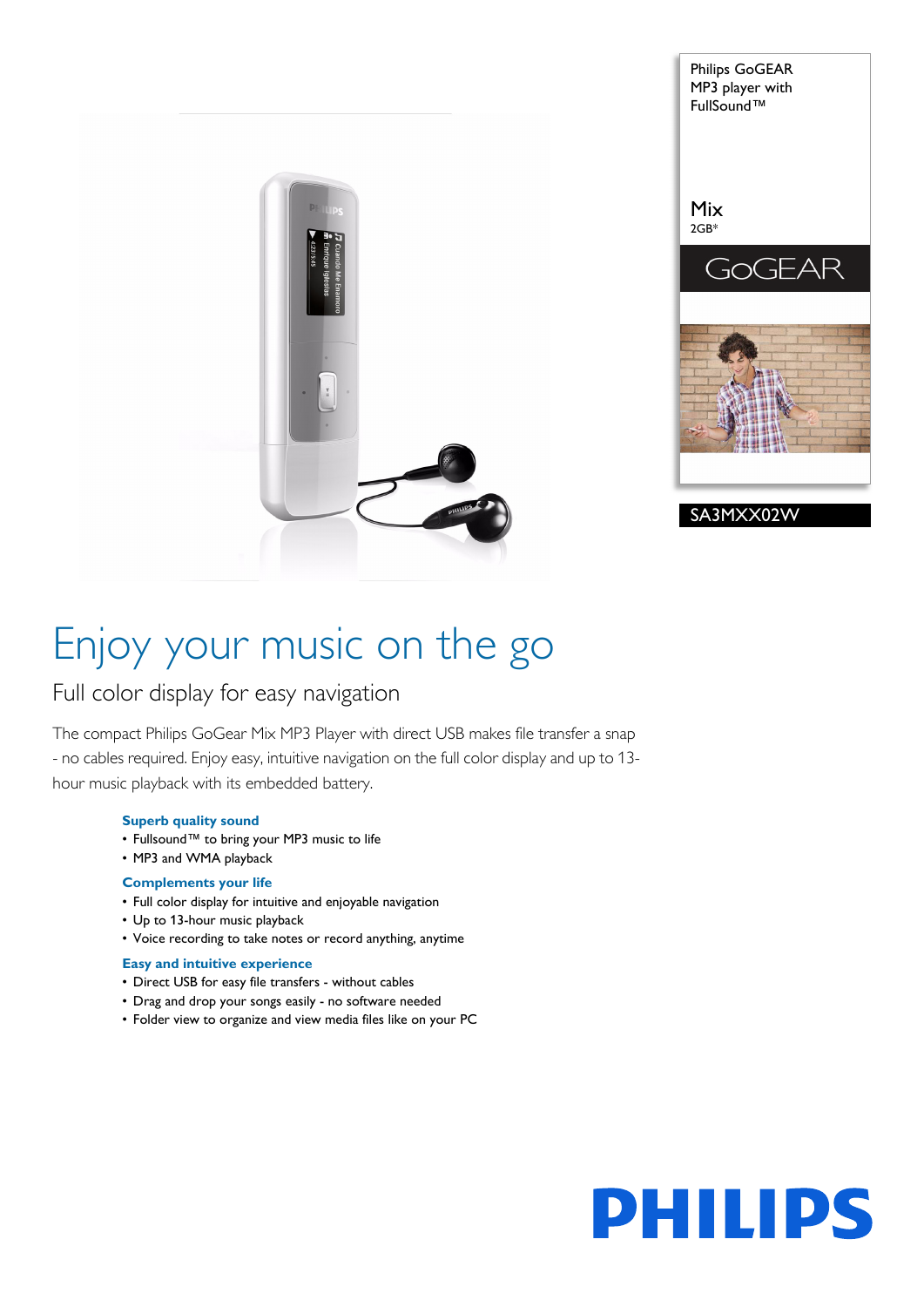# **Highlights**

### **FullSound™**



Philips' innovative FullSound technology faithfully restores sonic details to compressed MP3 music, dramatically enriching and enhancing it, so you can experience CD music without any distortion. Based on an audio post-processing algorithm, FullSound combines Philips' renowned expertise in music reproduction with the power of the latest generation Digital Signal Processor (DSP). The result is fuller bass with more depth and impact, boosted voice and instrument clarity, and rich detail. Rediscover your compressed MP3 music in true-to-life sound that will touch your soul and move your feet.

### **MP3 and WMA playback**



Audio compression technology allows large digital music files to be reduced up to 10 times in size without radically degrading their audio quality. MP3 or WMA are two of the compression formats that let you enjoy a world of digital music on your GoGear player. Download MP3 or WMA songs from authorized music sites on the Internet or create your own MP3 or WMA music files by ripping your audio CDs and transferring them onto your player.

## **Full color display**

Full color display for intuitive and enjoyable navigation

## **Up to 13-hour music playback**



This player's long-lasting power comes in the form of 13 hours of continuous music playback on just one single charge.

#### **Voice recording**



Voice recording converts your GoGear player into a handy dictation machine. Besides playing music or listening to radio, you can also record notes or reminders for work or school, record shopping lists and phone numbers – even song lyrics. By pressing the recording button and speaking into the built-in microphone, voice messages are compressed and stored in the built-in internal memory. Voice recording gives you a highly portable voice recorder allowing you to record anything, anytime and anywhere!

## **Direct USB**



Devices with direct USB can be plugged directly into the USB port of your PC without the need for any cable. Your computer will automatically recognize the device as a

removable USB mass storage device (Windows 98 requires additional drivers) allowing you to easily drag and drop files via Windows Explorer (or Apple Folders) between your computer and device. Simply pack your device with music and data on the go - everyday.

#### **Drag and drop your songs**



You can quickly and easily copy your music collection from your PC to your GoGear player. Simply connect your GoGear to your PC while in Windows® Explorer, select the songs or the folders that you want to copy to your player, then drag the selected files to the GoGear's music folder. It is that simple. No additional software installation is needed!

#### **Folder view**

Folder view is an optional directory view of the GoGear player that lets you view all the files on your player as if it were a computer. Once you select Folder view, opening any supported file (i.e. music, pictures or videos) is as easy as selecting the file and hitting Play.